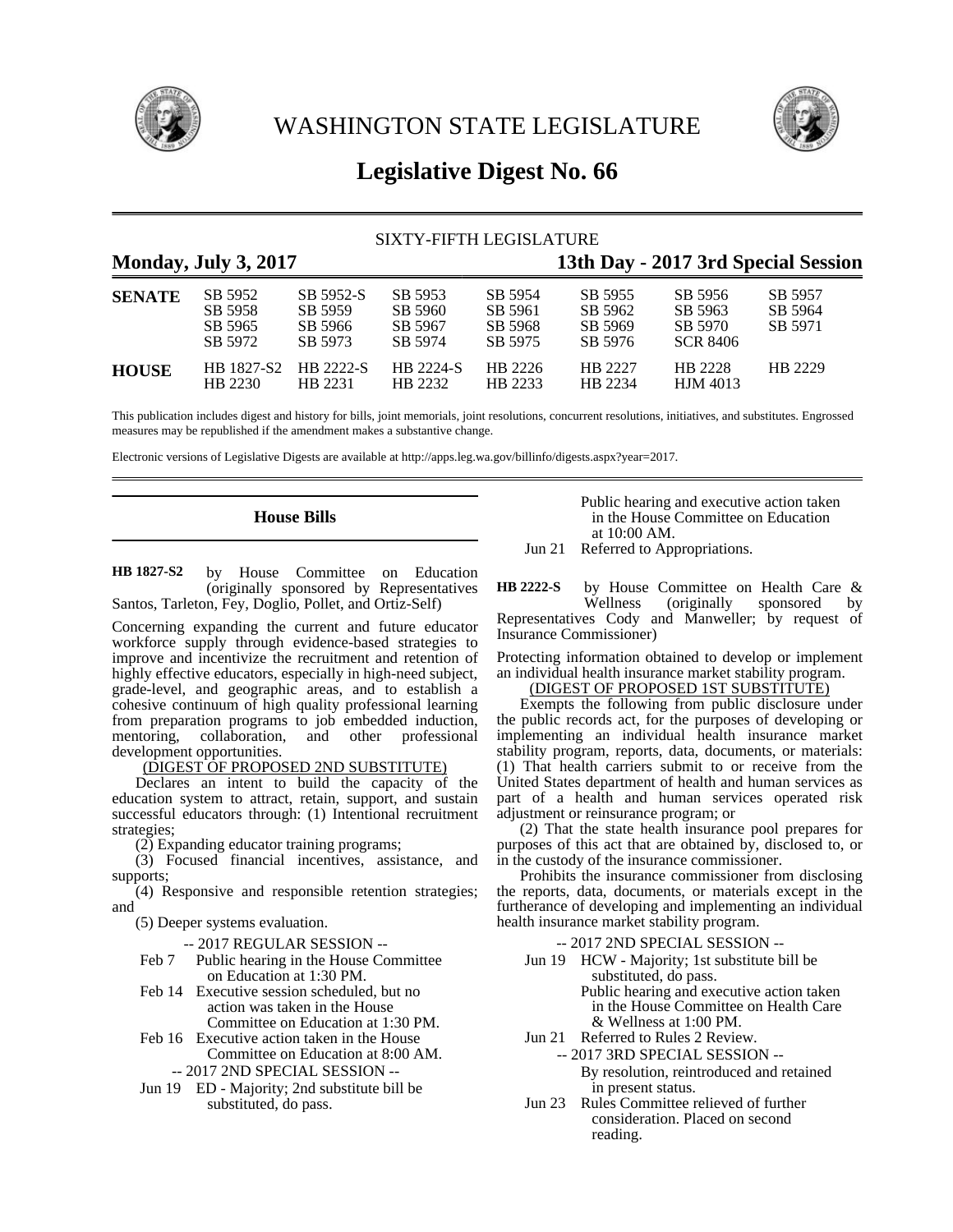Jun 27 1st substitute bill substituted. Floor amendment(s) adopted. Rules suspended. Placed on Third Reading. Third reading, passed; yeas, 94; nays, 0; absent, 0; excused, 4. -- IN THE SENATE -- Jun 29 First Reading.

Held at the Desk.

Jun 30 On motion, referred to Health Care. HLTH - Majority; do pass. Minority; without recommendation. Passed to Rules Committee for second reading. Placed on second reading by Rules Committee. Public hearing and executive action taken in the Senate Committee on Health Care at 9:45 AM.

by House Committee on Education (originally sponsored by Representatives MacEwen, Dolan, Appleton, Haler, Harris, Sells, Tarleton, J. Walsh, Santos, and Doglio; by request of Superintendent of Public Instruction) **HB 2224-S**

Providing flexibility in high school graduation requirements and supporting student success during the transition to a federal every student succeeds actcompliant accountability system.

(DIGEST OF PROPOSED 1ST SUBSTITUTE)

Revises high school graduation assessment requirements in science, English language arts, and mathematics and provisions governing alternative assessment options.

Discontinues the collection of evidence alternative assessment options.

Establishes an appeals process for waiving requirements for certificates of academic achievement or certificates of individual achievement for certain students.

Addresses student interventions and academic supports.

Establishes new provisions for high school and beyond plans.

Revises or repeals certain accountability-related duties of the state board of education.

-- 2017 2ND SPECIAL SESSION --

- Jun 19 ED Majority; 1st substitute bill be substituted, do pass. Public hearing and executive action taken in the House Committee on Education
	- at 10:00 AM.
- Jun 21 Referred to Rules 2 Review.
	- -- 2017 3RD SPECIAL SESSION -- By resolution, reintroduced and retained in present status.
- Jun 23 Rules Committee relieved of further consideration. Placed on second reading.
- Jun 27 1st substitute bill substituted. Floor amendment(s) adopted. Rules suspended. Placed on Third Reading.
	- Third reading, passed; yeas, 94; nays, 0; absent, 0; excused, 4.

-- IN THE SENATE -- Jun 29 First Reading. Rules suspended. Placed on second reading.

by Representatives Stanford, Springer, McBride, and Fitzgibbon **HB 2226**

Addressing permit-exempt wells to support rural development while protecting groundwater and surface water resources.

Addresses water right permits and certificates; the protection of groundwater and surface water resources; and permit-exempt wells to support rural development.

-- 2017 2ND SPECIAL SESSION --

- Jun 16 First reading, referred to Agriculture  $\&$ Natural Resources (Not Officially read and referred until adoption of Introduction report).
	- -- 2017 3RD SPECIAL SESSION --
- Jun 21 By resolution, reintroduced and retained in present status.

by Representatives Sawyer and Condotta **HB 2227**

Concerning the laboratory testing of marijuana products.

Requires an entity approved by the state liquor and cannabis board for the certification or accreditation of a marijuana product testing laboratory to use the pertinent standards established by the international organization for standardization in evaluating a testing laboratory under this act.

Revises the laboratory accreditation requirement to meet the standards for testing laboratories established by the international organization for standardization pursuant to certain requirements.

-- 2017 2ND SPECIAL SESSION --

- Jun 16 First reading, referred to Commerce & Gaming (Not Officially read and referred until adoption of Introduction report).
- Jun 19 Public hearing in the House Committee on Commerce & Gaming at 9:00 AM.
- Jun 21 Prefiled for introduction.
- by Representatives J. Walsh, Schmick, Maycumber, Kraft, and Kretz **HB 2228**

Incentivizing participation in the Washington individual health insurance market in certain counties.

Establishes the Washington patient choice restoration act.

Reduces state health insurance mandates in counties with one or fewer health plans offered in the individual market to incentivize insurers to reenter the marketplace and revitalize competition and consumer choice.

Requires the insurance commissioner, if he or she has received one or fewer filings for individual market health plans to be offered in a particular county by the standard filing deadline, to extend the filing deadline by at least sixty days for plans to be offered in that county.

-- 2017 2ND SPECIAL SESSION --

Jun 21 First reading, referred to Health Care & Wellness (Not Officially read and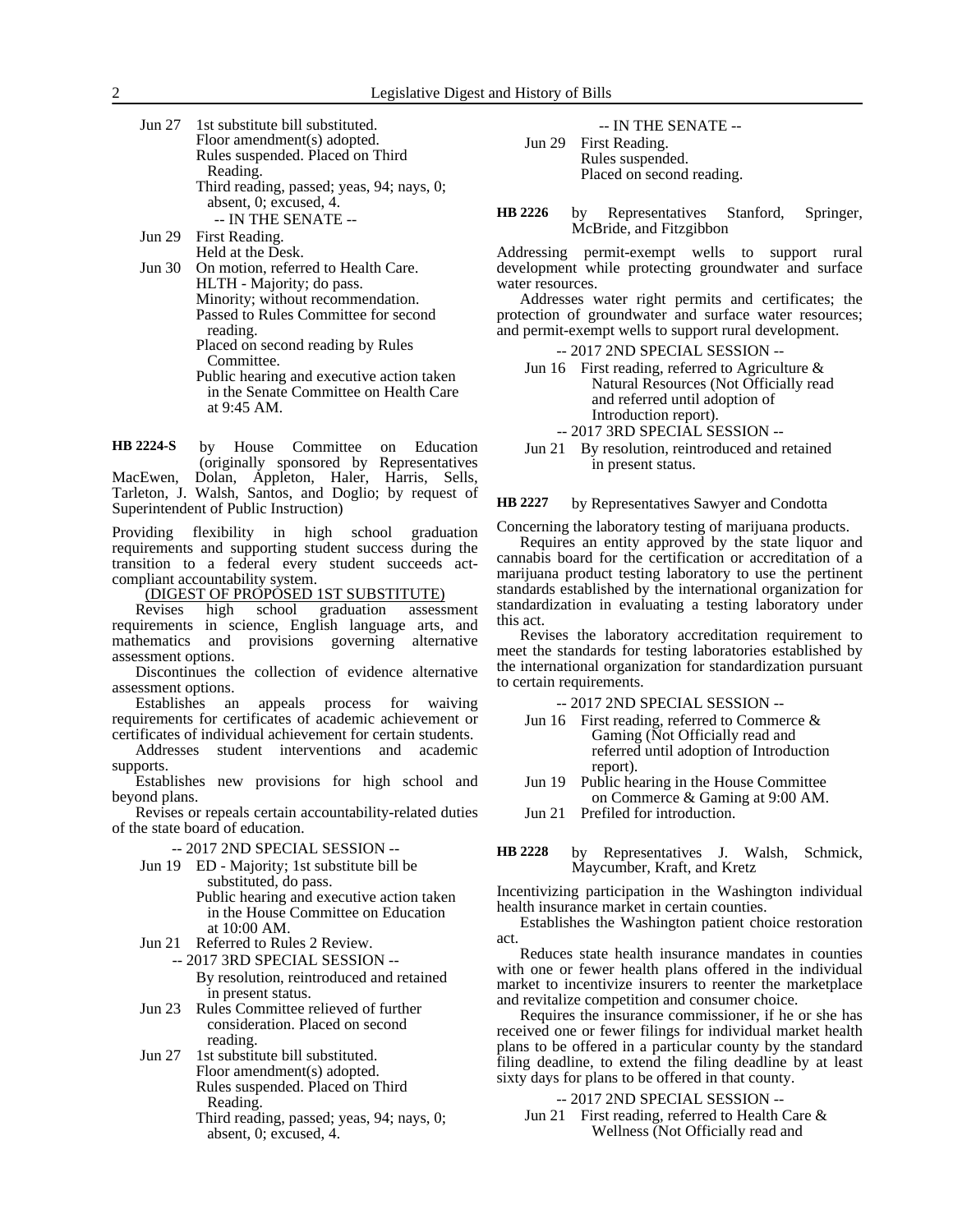referred until adoption of Introduction report). Prefiled for introduction.

#### by Representative Macri **HB 2229**

Concerning the applicability of dental practice laws to integrated care delivery systems.

Exempts health care service contractors licensed under chapter 48.44 RCW and organized as a nonprofit, integrated care delivery system from certain dental practice laws.

-- 2017 3RD SPECIAL SESSION --

Jun 23 First reading, referred to Health Care & Wellness (Not Officially read and referred until adoption of Introduction report).

by Representatives Fitzgibbon, Jinkins, Macri, McBride, and Santos **HB 2230**

Enacting a carbon emissions tax to fund stewardship of Washington's natural resources and investments in communities and economic opportunity.

Imposes a carbon pollution mitigation tax on the carbon content of fossil fuels and electricity, including imported electricity, sold or used within the state.

Creates the carbon program oversight board within the executive office of the governor to oversee implementation of this act and advise the governor on whether the tax and programs funded by the tax are achieving greenhouse gas emission reductions equitably, sustainably, and efficiently.

Creates duties for the following as a result of this act: The departments of revenue, ecology, commerce, natural resources, health, licensing, and social and health services; the office of financial management; the joint legislative audit and review committee; and the Washington State University extension energy program.

Creates the equitable transition fund, the carbon reduction investment fund, and the sustainable infrastructure fund.

Creates the mitigation grant account, the natural resources super account, the clean water climate program account, the sustainable forest health account, the clean energy account, and the carbon pollution mitigation account.

-- 2017 3RD SPECIAL SESSION --

- Jun 23 First reading, referred to Finance (Not Officially read and referred until adoption of Introduction report).
- by Representatives Pike, Haler, Sells, Van Werven, J. Walsh, Dent, and Kraft **HB 2231**

Concerning rail dependent uses for purposes of the growth management act and related development regulations.

Directs counties and cities to improve their planning under the growth management act to provide needed infrastructure for freight rail dependent uses adjacent to railroad lines.

Authorizes counties and cites to adopt development regulations to assure that agriculture, forest, and mineral resource lands adjacent to short line railroads may be developed for freight rail dependent uses.

Authorizes the transportation element required by RCW 36.70A.070 to include development of freight rail dependent uses on land adjacent to a short line railroad in counties, and cities within those counties: (1) Located to the west of the crest of the Cascade mountains that have both a population of at least two hundred forty thousand and a border that touches another state; or

(2) That have a total land area of at least five thousand square miles.

Allows development regulations to be modified to include development of freight rail dependent uses that do not require urban governmental services in rural lands or can be served by proximate connection to urban governmental services that exist in rural lands.

-- 2017 3RD SPECIAL SESSION --

Jun 26 First reading, referred to Environment (Not Officially read and referred until adoption of Introduction report).

by Representatives Riccelli, Pollet, Macri, Chapman, Graves, and Stonier **HB 2232**

Concerning health insurance coverage options for individuals residing in underserved areas.

Creates the apple heath plus program to provide health insurance coverage to eligible individuals who purchase coverage through the program.

Creates the apple health plus subscription account.

- -- 2017 3RD SPECIAL SESSION --
- Jun 27 First reading, referred to Health Care & Wellness (Not Officially read and referred until adoption of Introduction report).

#### by Representative McDonald **HB 2233**

Concerning temporary registration cards for private investigators.

Authorizes a licensed private investigator agency to issue an employee a temporary registration card of the type and form provided by the director of the department of licensing only after the employee has completed preassignment training and testing and initiated a fingerprint-based background check.

Requires a private investigator agency to notify the director within thirty days after the death or termination of employment of an employee who is a temporary registration cardholder by returning the temporary registration card to the department of licensing.

-- 2017 3RD SPECIAL SESSION --

Jun 28 First reading, referred to Business & Financial Services (Not Officially read and referred until adoption of Introduction report).

#### by Representative Goodman **HB 2234**

Establishing the crisis intervention response team pilot project.

Creates the crisis intervention response team pilot project within the criminal justice training commission to create crisis intervention response teams composed of qualified law enforcement and mental health professionals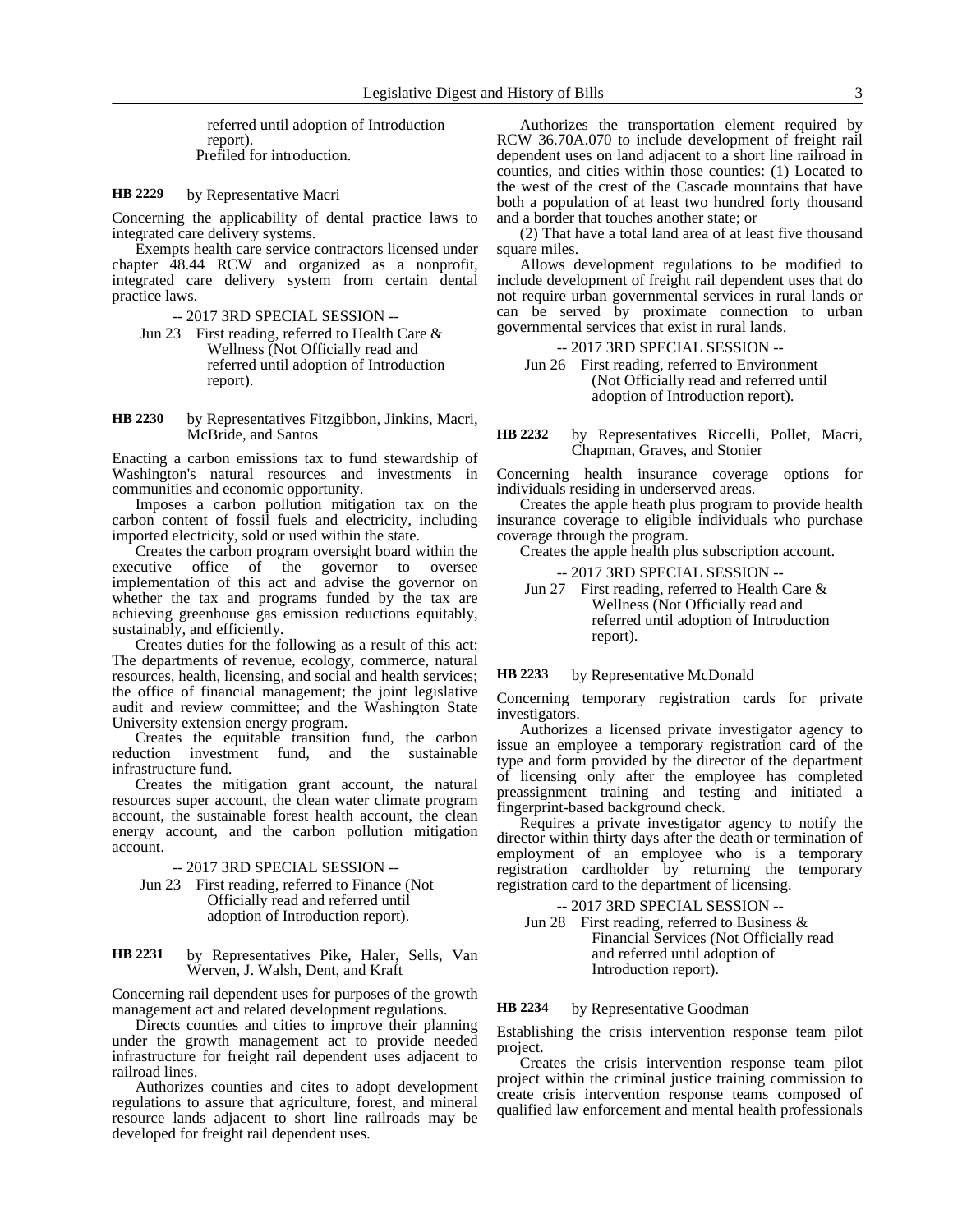to respond professionally, humanely, and safely to crises involving persons with behavioral health issues.

Requires the criminal justice training commission to: (1) Award two grants, one to an eligible applicant west of the crest of the Cascade mountains and one to an eligible applicant east of the crest of the Cascade mountains; and

(2) Provide training for mental health professionals participating in the pilot project.

Requires the state institute for public policy to: (1) In consultation with the commission, develop data collection and reporting guidelines for the commission to require of grant recipients; and

(2) Conduct a study on whether the use of crisis intervention response teams improves outcomes of interactions with persons experiencing behavioral health crises, including reducing rates of violence and harm and other measurable effects identified by the institute.

-- 2017 3RD SPECIAL SESSION -- Jun 28 First reading, referred to Public Safety

(Not Officially read and referred until adoption of Introduction report).

## **House Joint Memorials**

by Representatives Dent, Springer, Hargrove, Tarleton, Klippert, Clibborn, Dye, Gregerson, Orcutt, Manweller, Haler, and Pike **HJM 4013**

Requesting that the TRACON facilities at the Grant County International Airport be made permanent.

Requests that the terminal radar approach control facilities (TRACON) at the Grant County International Airport be made permanent.

-- 2017 3RD SPECIAL SESSION --

Jun 28 First reading, referred to Transportation (Not Officially read and referred until adoption of Introduction report).

## **Senate Bills**

by Senators Padden and O'Ban **SB 5952**

Concerning the department of corrections.

Creates the office of the corrections ombuds for the purpose of: (1) Providing information to inmates, family members, representatives of inmates, department of corrections employees, and others regarding the rights of inmates;

(2) Providing technical assistance to support inmate self-advocacy;

(3) Identifying systemic issues and responses for the governor and the legislature to act upon;

(4) Reporting to the legislature; and

(5) Ensuring compliance with relevant statutes, rules, and policies pertaining to conditions of correctional facilities, services, and treatment of inmates under the jurisdiction of the department.

Requires the governor to convene an ombuds advisory council with several purposes in support of the ombuds function.

Requires the department of commerce to designate the nonprofit organization that will contract to operate the office of the corrections ombuds.

Requires the department of corrections to: (1) If it has actual knowledge or reason to believe that a computer calculation error is or has caused an error in the calculation of the release date for a prisoner, immediately manually calculate the release date of that prisoner as well as the release date of similarly sentenced prisoners; and

(2) Develop a mandatory sentencing elements worksheet in consultation with the administrative office of the courts, superior court judges' association, Washington association of prosecuting attorneys, Washington association of criminal defense lawyers, Washington public defender association, and Washington association of county clerks.

Requires the joint legislative audit and review committee to conduct a performance audit of the information technology and records related units at the department of corrections.

Requires the sentencing guidelines commission to contract for the services of one or more external consultants to evaluate the state's sentencing laws and practices.

Creates a joint legislative task force to simplify criminal sentencing to review sentencing laws after consideration of the consultant's study and his or her recommendations.

Requires the office of financial management, in the contract for the next regularly scheduled performance audit, to require the audit to review the ability of department of corrections employees to use the state employee whistleblower program.

-- 2017 2ND SPECIAL SESSION --

- Jun 16 First reading, referred to Law & Justice.
- Jun 20 LAW Majority; 1st substitute bill be substituted, do pass. Executive action taken in the Senate Committee on Law & Justice at 1:00
	- PM. -- 2017 3RD SPECIAL SESSION --
- Jun 21 By resolution, reintroduced and retained in present status.
	- -- 2017 2ND SPECIAL SESSION --
		- Passed to Rules Committee for second reading.
	- -- 2017 3RD SPECIAL SESSION --
- Jun 27 Placed on second reading by Rules Committee.

by Senate Committee on Law & Justice (originally sponsored by Senators Padden **SB 5952-S**

and O'Ban)

Concerning the department of corrections.

(DIGEST OF PROPOSED 1ST SUBSTITUTE)

Creates the office of the corrections ombuds for the purpose of: (1) Providing information to inmates, family members, representatives of inmates, department of corrections employees, and others regarding the rights of inmates;

(2) Providing technical assistance to support inmate self-advocacy;

Jun 29 1st substitute bill substituted.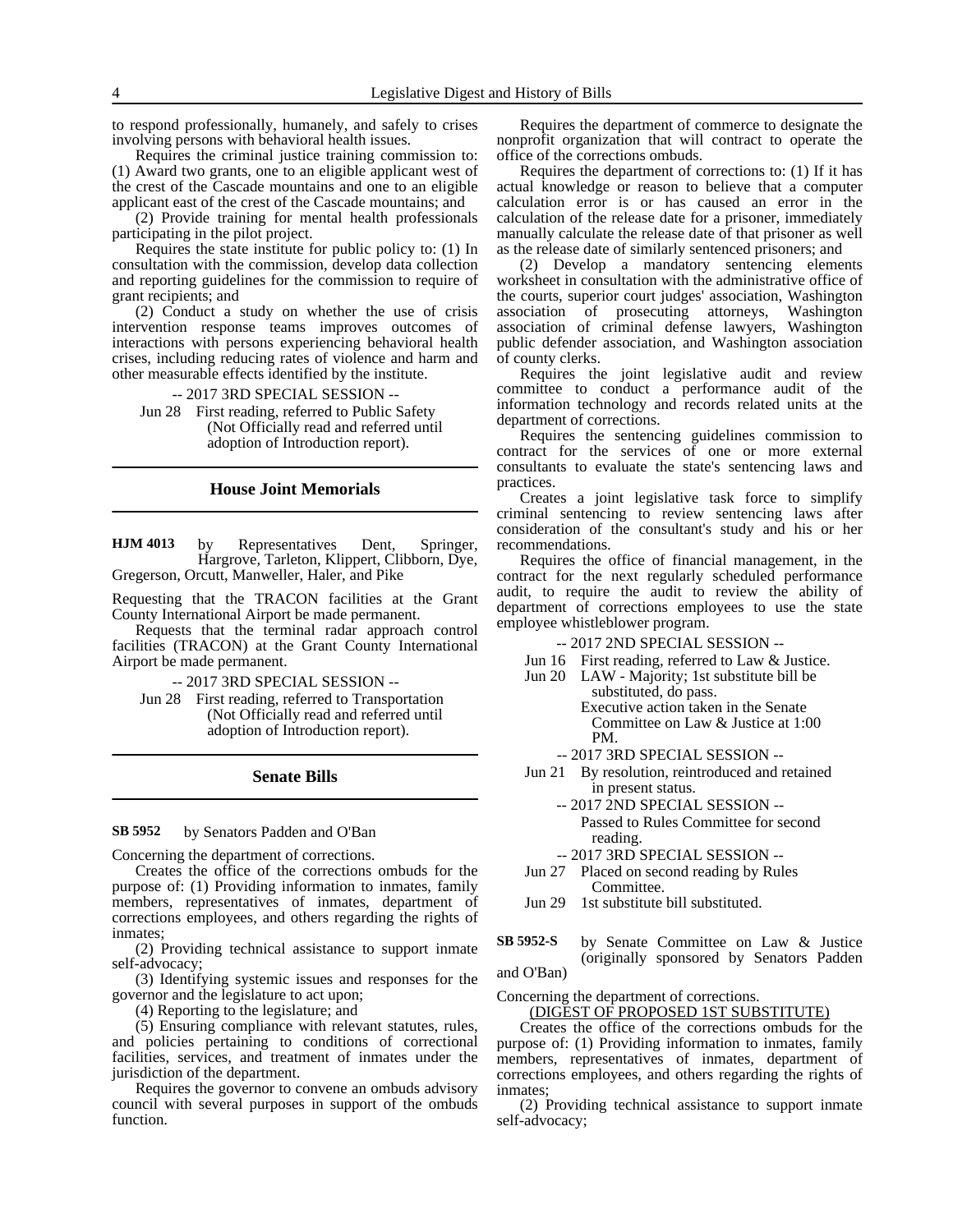(3) Identifying systemic issues and responses for the governor and the legislature to act upon;

(4) Reporting to the legislature; and

(5) Ensuring compliance with relevant statutes, rules, and policies pertaining to conditions of correctional facilities, services, and treatment of inmates under the jurisdiction of the department.

Requires the governor to convene an ombuds advisory council with several purposes in support of the ombuds function.

Requires the department of commerce to designate the nonprofit organization that will contract to operate the office of the corrections ombuds.

Requires the department of corrections to: (1) If it has actual knowledge or reason to believe that a computer calculation error is or has caused an error in the calculation of the release date for a prisoner, immediately manually calculate the release date of that prisoner as well as the release date of similarly sentenced prisoners; and

(2) Develop a mandatory sentencing elements worksheet in consultation with the administrative office of the courts, superior court judges' association, Washington association of prosecuting attorneys, Washington association of criminal defense lawyers, Washington public defender association, and Washington association of county clerks.

Requires the joint legislative audit and review committee to conduct a performance audit of the information technology and records related units at the department of corrections.

Requires the sentencing guidelines commission to contract for the services of one or more external consultants to evaluate the state's sentencing laws and practices.

Creates a joint legislative task force to simplify criminal sentencing to review sentencing laws after consideration of the consultant's study and his or her recommendations.

Requires the office of financial management, in the contract for the next regularly scheduled performance audit, to require the audit to review the ability of department of corrections employees to use the state employee whistleblower program.

-- 2017 2ND SPECIAL SESSION --

- Jun 20 LAW Majority; 1st substitute bill be substituted, do pass.
	- Executive action taken in the Senate Committee on Law & Justice at 1:00 PM.
	- -- 2017 3RD SPECIAL SESSION --
- Jun 21 By resolution, reintroduced and retained in present status.
	- -- 2017 2ND SPECIAL SESSION -- Passed to Rules Committee for second reading.
	- -- 2017 3RD SPECIAL SESSION --
- Jun 27 Placed on second reading by Rules Committee.
- Jun 29 1st substitute bill substituted. Floor amendment(s) adopted. Rules suspended. Placed on Third Reading.
	- Third reading, passed; yeas, 43; nays, 6; absent, 0; excused, 0.

#### by Senator Walsh **SB 5953**

Equalizing differences between the liquor industries regarding certain sales of alcohol carrying a private label.

Equalizes the differences between the liquor industries regarding certain sales of alcohol carrying a private label.

- -- 2017 2ND SPECIAL SESSION --
- Jun 16 First reading, referred to Commerce, Labor & Sports.
	- -- 2017 3RD SPECIAL SESSION --
- Jun 21 By resolution, reintroduced and retained in present status.

#### by Senator Short **SB 5954**

Concerning the economic development element of the growth management act.

Authorizes the economic development element, required by the growth management act, to include: (1) A summary of the local economy and the strengths and weaknesses of the local economy;

(2) An identification of policies, programs, and projects to foster economic growth and development and address future needs;

(3) Policies to promote increases in family, individual, and business incomes;

(4) An examination of whether sites planned for economic development have adequate public facilities and services, and, as appropriate, a plan for any needed public facilities and services;

(5) Policies to encourage access to education and training for family wage jobs; and

(6) Policies and opportunities to address economic development.

-- 2017 2ND SPECIAL SESSION --

- Jun 16 First reading, referred to Local
	- Government. -- 2017 3RD SPECIAL SESSION --
- Jun 21 By resolution, reintroduced and retained in present status.

by Senators Kuderer, Wellman, Keiser, Hobbs, Palumbo, Mullet, Liias, Chase, Hasegawa, Darneille, Conway, Cleveland, Nelson, Billig, and Takko **SB 5955**

Concerning the collection of a motor vehicle excise tax approved by voters of a regional transit authority in 2016.

Requires a regional transit authority that includes portions of a county with a population of more than 1.5 million and that imposes a motor vehicle excise tax to: (1) Establish a market value adjustment program to be implemented by December 31, 2017;

(2) Provide a credit against the motor vehicle excise tax due; and

(3) Allow an additional one-time credit against the motor vehicle excise tax due to a taxpayer that paid the tax in 2017.

-- 2017 2ND SPECIAL SESSION --

- Jun 16 First reading, referred to Transportation. -- 2017 3RD SPECIAL SESSION --
- Jun 21 By resolution, reintroduced and retained in present status.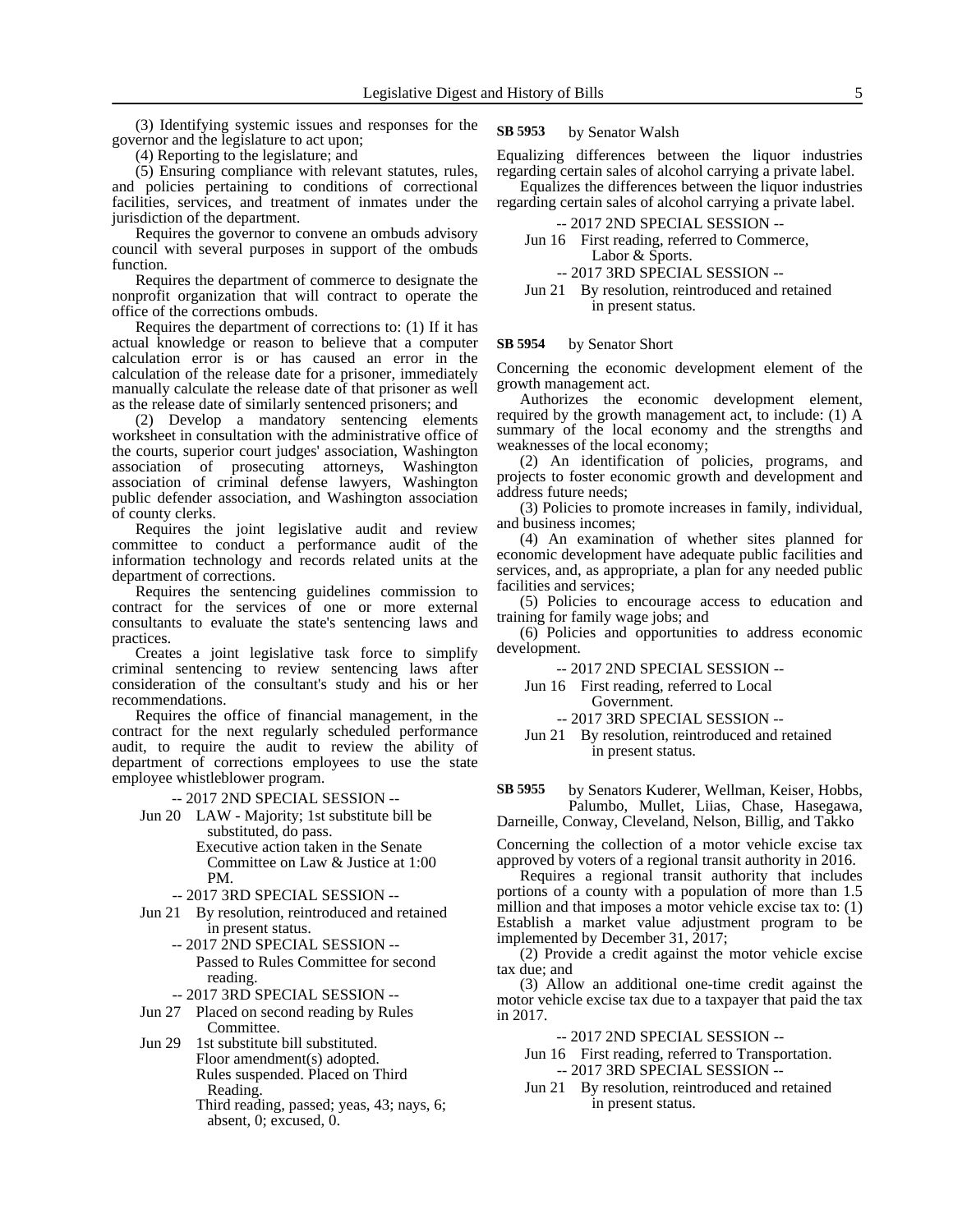by Senators Hasegawa, Baumgartner, and Chase **SB 5956**

Prohibiting the use of superdelegates.

Prohibits the use of superdelegates.

States it is the legislature's intent that all delegates be bound to the results of the party's caucus or primary process.

- -- 2017 2ND SPECIAL SESSION --
- Jun 16 First reading, referred to State Government.

-- 2017 3RD SPECIAL SESSION --

Jun 21 By resolution, reintroduced and retained in present status.

by Senators Chase, Hasegawa, and Saldaña **SB 5957**

Establishing the healthy Washington program to provide comprehensive universal single-payer health care coverage for all residents of the state.

Establishes the healthy Washington act.

Creates the healthy Washington program.

Creates the healthy Washington board as an independent public entity to provide governance for the program.

Requires the executive director of the board to establish a public advisory committee to advise the board on all matters of policy for the program.

Requires the program to provide comprehensive universal single-payer health care coverage and a health care cost control system for the benefit of residents.

Prohibits a private health insurer from offering benefits or covering any services for which coverage is offered to individuals under the program.

Creates the healthy Washington trust fund.

Declares an intent to enact legislation that would: (1) Develop a revenue plan, taking into consideration anticipated federal revenue available for the program; and

(2) Require state revenues from the program to be deposited in an account within the healthy Washington trust fund to be established and known as the healthy Washington trust fund account.

-- 2017 2ND SPECIAL SESSION --

Jun 16 First reading, referred to Health Care.

-- 2017 3RD SPECIAL SESSION --

Jun 21 By resolution, reintroduced and retained in present status.

#### by Senators Short, Takko, Pearson, Hobbs, Warnick, Cleveland, Brown, Mullet, and Ericksen **SB 5958**

Expanding the operable intent of RCW 34.05.271 and 34.05.272 to the significant agency actions of the department of natural resources.

Requires the department of natural resources, before taking a significant agency action under the administrative procedure act, to identify the sources of information reviewed and relied upon by the agency in the course of preparing to take significant agency action.

-- 2017 2ND SPECIAL SESSION --

Jun 16 First reading, referred to Natural Resources & Parks.

## -- 2017 3RD SPECIAL SESSION --

Jun 21 By resolution, reintroduced and retained in present status.

by Senator Chase **SB 5959**

Establishing a capital gains tax.

Imposes a tax on individuals for the privilege of selling or exchanging long-term capital assets or receiving Washington capital gains.

Allows a business and occupation tax deduction against a person's gross income of the business.

-- 2017 2ND SPECIAL SESSION --

- Jun 16 First reading, referred to Ways & Means. -- 2017 3RD SPECIAL SESSION --
- Jun 21 By resolution, reintroduced and retained in present status.

by Senator Chase **SB 5960**

Taxing intangible personal property.

Repeals RCW 84.36.070 (intangible personal property--appraisal).

-- 2017 2ND SPECIAL SESSION --

Jun 21 First reading, referred to Ways & Means.

by Senators Chase and Palumbo **SB 5961**

Changing the business and occupation tax from a gross receipts tax to a net receipts tax.

Changes the business and occupation tax from a gross receipts tax to a net receipts tax.

-- 2017 2ND SPECIAL SESSION --

Jun 21 First reading, referred to Ways & Means.

#### by Senator Chase **SB 5962**

Lowering the property tax levy limit from one percent to zero to prohibit certain annual property tax increases.

Prohibits certain annual property tax increases by lowering the property tax levy limit from one percent to zero.

-- 2017 2ND SPECIAL SESSION --

Jun 21 First reading, referred to Ways & Means.

by Senator Honeyford **SB 5963**

Relating to state general obligation bonds and related accounts.

Introduced by title and introductory section only, relating to state general obligation bonds and related accounts.

-- 2017 3RD SPECIAL SESSION --

Jun 23 First reading, referred to Ways & Means.

#### by Senator Honeyford **SB 5964**

Relating to state general obligation bonds and related accounts.

Introduced by title and introductory section only, relating to state general obligation bonds and related accounts.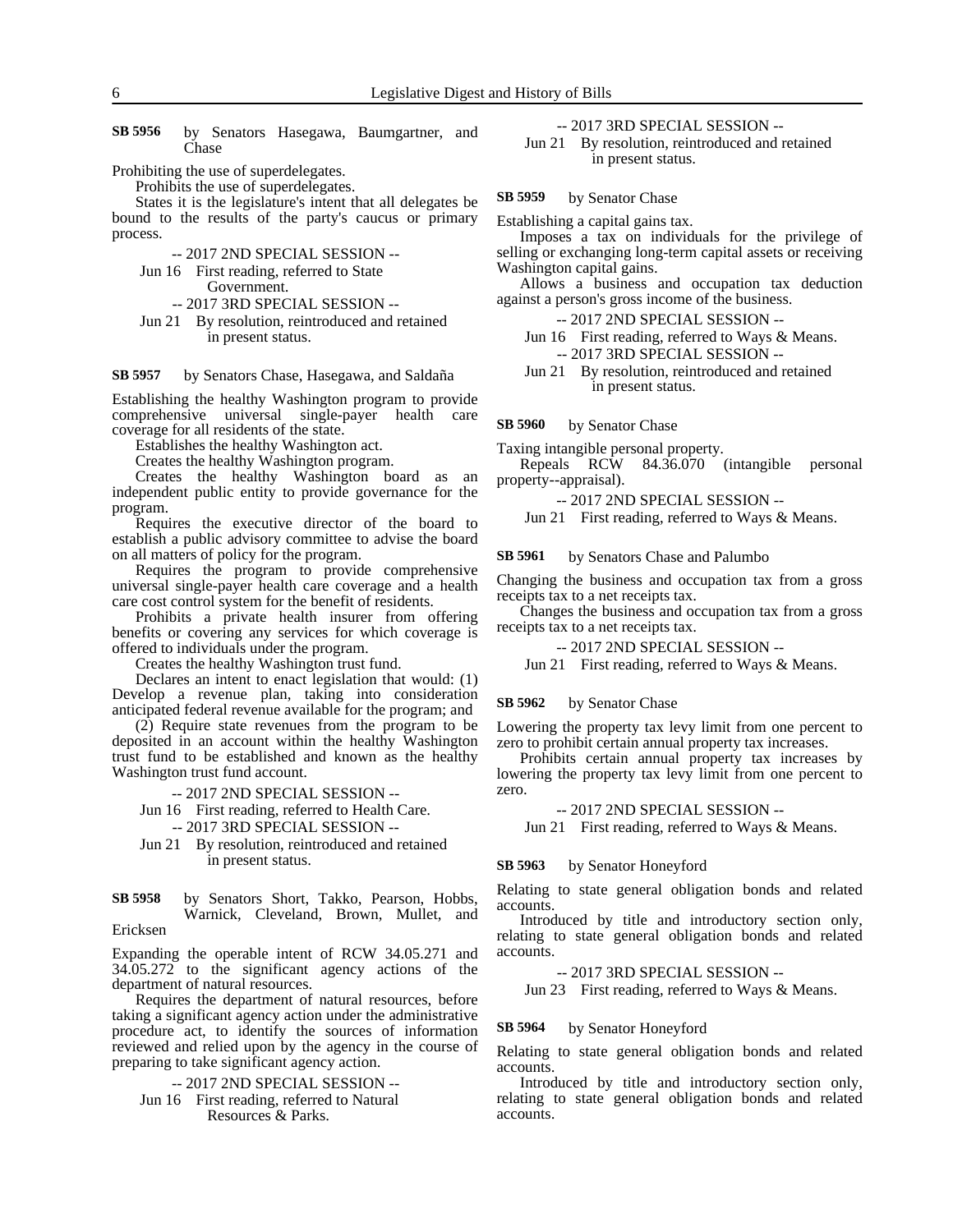-- 2017 3RD SPECIAL SESSION -- Jun 23 First reading, referred to Ways & Means.

by Senator Honeyford **SB 5965**

Relating to the capital budget.

Introduced by title and introductory section only, relating to the capital budget.

-- 2017 3RD SPECIAL SESSION --

Jun 23 First reading, referred to Ways & Means.

Jun 30 WM - Majority; 1st substitute bill be substituted, do pass. Minority; do not pass. Minority; without recommendation. Passed to Rules Committee for second reading. Placed on second reading by Rules Committee. Executive action taken in the Senate Committee on Ways & Means at 8:00 AM.

by Senator Honeyford **SB 5966**

Relating to the capital budget.

Introduced by title and introductory section only, relating to the capital budget.

-- 2017 3RD SPECIAL SESSION --

Jun 23 First reading, referred to Ways & Means.

#### by Senators Wilson and Palumbo **SB 5967**

Concerning Washington state's 529 college savings programs.

Changes the composition of the committee on advanced tuition payment and college savings.

Repeals RCW 28B.95.170 (legislative advisory committee).

-- 2017 3RD SPECIAL SESSION --

Jun 27 First reading, referred to Higher Education.

#### by Senator Ericksen **SB 5968**

Regarding the funding of oil spill prevention and oil spill response.

Changes the oil spill response account balance for: (1) Suspension of the oil spill response tax, from nine million dollars to six million dollars; and

(2) Reinstating the tax, from eight million dollars to five million dollars.

Authorizes the legislature to transfer up to three million dollars from the state oil spill response account to the oil spill prevention account during the 2017-2019 biennium.

- -- 2017 3RD SPECIAL SESSION --
- Jun 27 First Reading.
	- Held at the Desk.

Jun 28 On motion, referred to Energy, Environment & Telecommunications.

Jun 29 EET - Majority; do pass. Minority; do not pass. Minority; without recommendation.

- Public hearing, executive action taken in the Senate Committee on Energy, and Environment & Telecommunications at 8:00 AM.
- Jun 30 Passed to Rules Committee for second reading.

by Senators Keiser, Braun, Hobbs, Mullet, and Conway; by request of Office of Financial Management **SB 5969**

Concerning public employee collective bargaining.

Requires the office of financial management to maintain a web site that is accessible to the public of all agreements collectively bargained with state employees to facilitate public inspection of state collective bargaining agreements.

Establishes a joint committee on employment relations for the purpose of consulting with the governor or the governor's designee and institutions of higher education on matters related to collective bargaining with state employees.

-- 2017 3RD SPECIAL SESSION --

Jun 28 First Reading.

Placed on second reading.

Jun 29 Rules suspended. Placed on Third Reading.

> Third reading, passed; yeas, 49; nays, 0; absent, 0; excused, 0.

- -- IN THE HOUSE --
- Read first time, rules suspended, and
- placed on second reading calendar.
- Rules suspended. Placed on Third
- Reading.

Third reading, passed; yeas, 93; nays, 1; absent, 0; excused, 4.

-- IN THE SENATE --

Jun 30 President signed.

by Senators Frockt, Saldaña, O'Ban, and Palumbo **SB 5970**

Establishing the crisis intervention response team pilot project.

Creates the crisis intervention response team pilot project within the criminal justice training commission to create crisis intervention response teams composed of qualified law enforcement and mental health professionals to respond professionally, humanely, and safely to crises involving persons with behavioral health issues.

Requires the criminal justice training commission to: (1) Award two grants, one to an eligible applicant west of the crest of the Cascade mountains and one to an eligible applicant east of the crest of the Cascade mountains; and

(2) Provide training for mental health professionals participating in the pilot project.

Requires the state institute for public policy to: (1) In consultation with the commission, develop data collection and reporting guidelines for the commission to require of grant recipients; and

(2) Conduct a study on whether the use of crisis intervention response teams improves outcomes of interactions with persons experiencing behavioral health crises, including reducing rates of violence and harm and other measurable effects identified by the institute.